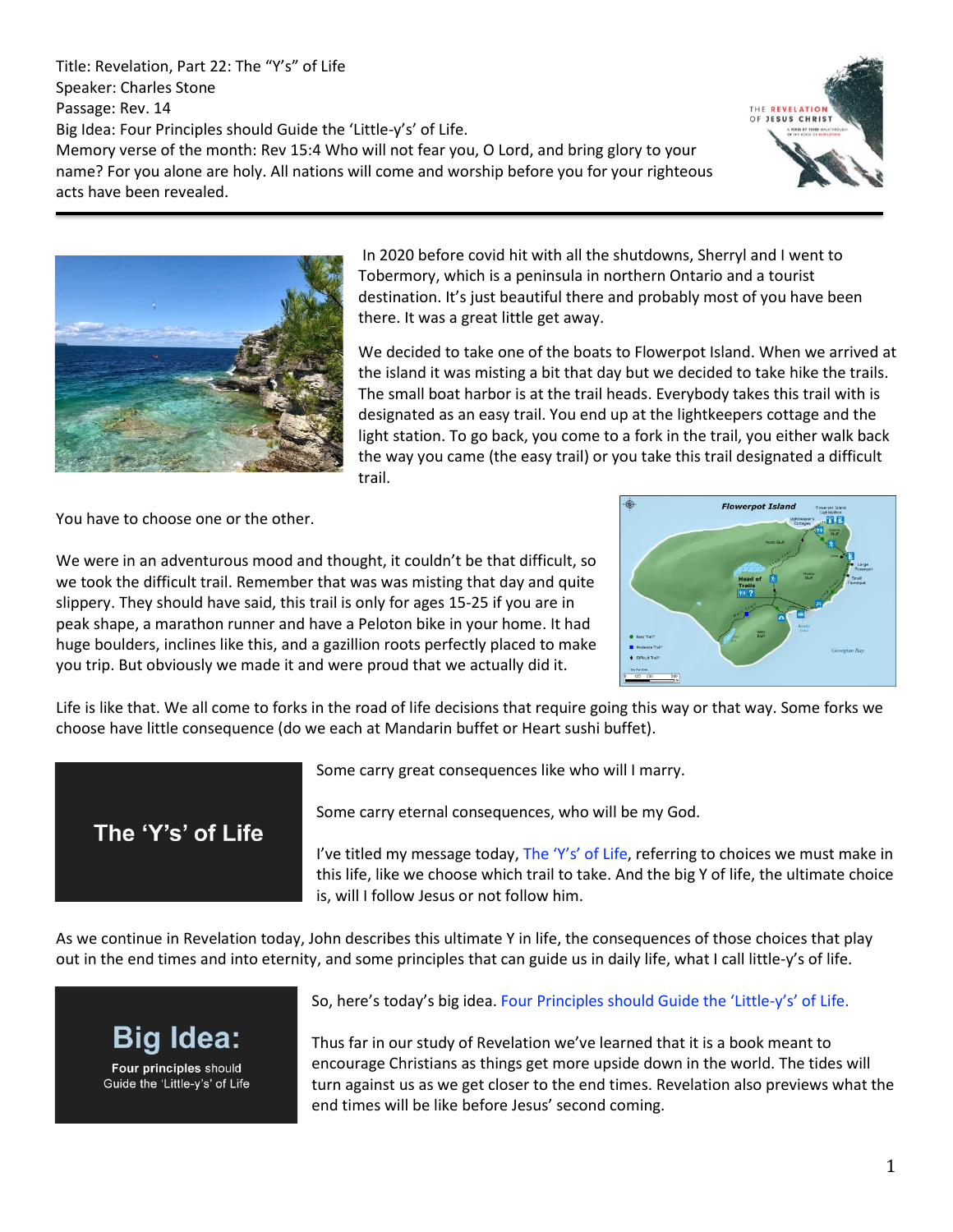We don't know the dates of Jesus' return, but Revelation gives us an idea of the kinds of things that will occur more and more toward the end. Yet, we shouldn't get discouraged because God is in control, he sustains us in hard times, and we know how things will come out. Jesus wins.

John, who wrote the book, had been given these visions about what the future holds and he wrote them down as the book of Revelation. He uses his favorite number, 7, often when is the number for completeness.

We've seen groups of sevens:

- 7 cities in what is now W Turkey that the book was originally written to,
- 7 seals that sealed this scroll that when Jesus broke each seal a portion of the scroll it was read which revealed more about the end times.
- Then John records visions of 7 angels with trumpets. When an angel sounded a trumpet, it revealed more detail about these difficulties to come on earth. The 7 seals, the 7 trumpets and
- another 7 coming up, 7 bowls, are like looking at something similar from different angles. These various sevens give different perspectives of some of the same events in the end times.
- Today is a bit of an interlude before we learn about this last group of 7, these 7 bowls.

## **Rev 14**

Let's let this bible project animation set up the chapter. **<https://bibleproject.com/explore/video/revelation-12-22/> (4.08-5)**

I'm not going to cover every word for time's sake, but I will cover the high points.

## **Rev. 14:1 Then I looked, and there before me was the Lamb, standing on Mount Zion,**

This is a flash forward to Jesus' stance in His ultimate victory, the perfect lamb was slain for our sins. Jesus defeated death and will rule forever. Mt. Zion represents the strength and security and deliverance that belong to God's people and also to the center of God's eternal Kingdom.

## **and with him 144,000 who had his name and his Father's name written on their foreheads.**

I've explained this previously. What is the meaning for us? This seal in Revelation is not some physical marking on a human forehead but is spiritually symbolic of what a physical seal represents…authenticity, authority, ownership, protection, and the privileges that go with having such a seal.

The Scripture tells us that God spiritually seals his followers as His by giving us his Holy Spirit. And in this context of Revelation and the difficulties that will come, this reference to a seal pictures God's promise to spiritually protect believers during the last days.

I believe this 144,000 refers to the complete church, all the believers who will be in heaven because 144,000 is 12x12 which indicated completeness. So, this number symbolized the sealing of all true followers of Jesus rather than a literal number who will be in heaven as Jehovah's witnesses teach.

## **<sup>2</sup> … a sound from heaven**

He hears rushing waters, and thunder, and harp sounds evoking both God's power and strength and the calm he brings us.

# **<sup>3</sup> And they sang a new song**

In heaven there will be great singing and worship to the Lord. This newness refers to the new life that Jesus brings that those who have experienced this new life can now sing about because they have been made new, been redeemed.

I'm going to jump to v 6 and come back to vss 4-5 later.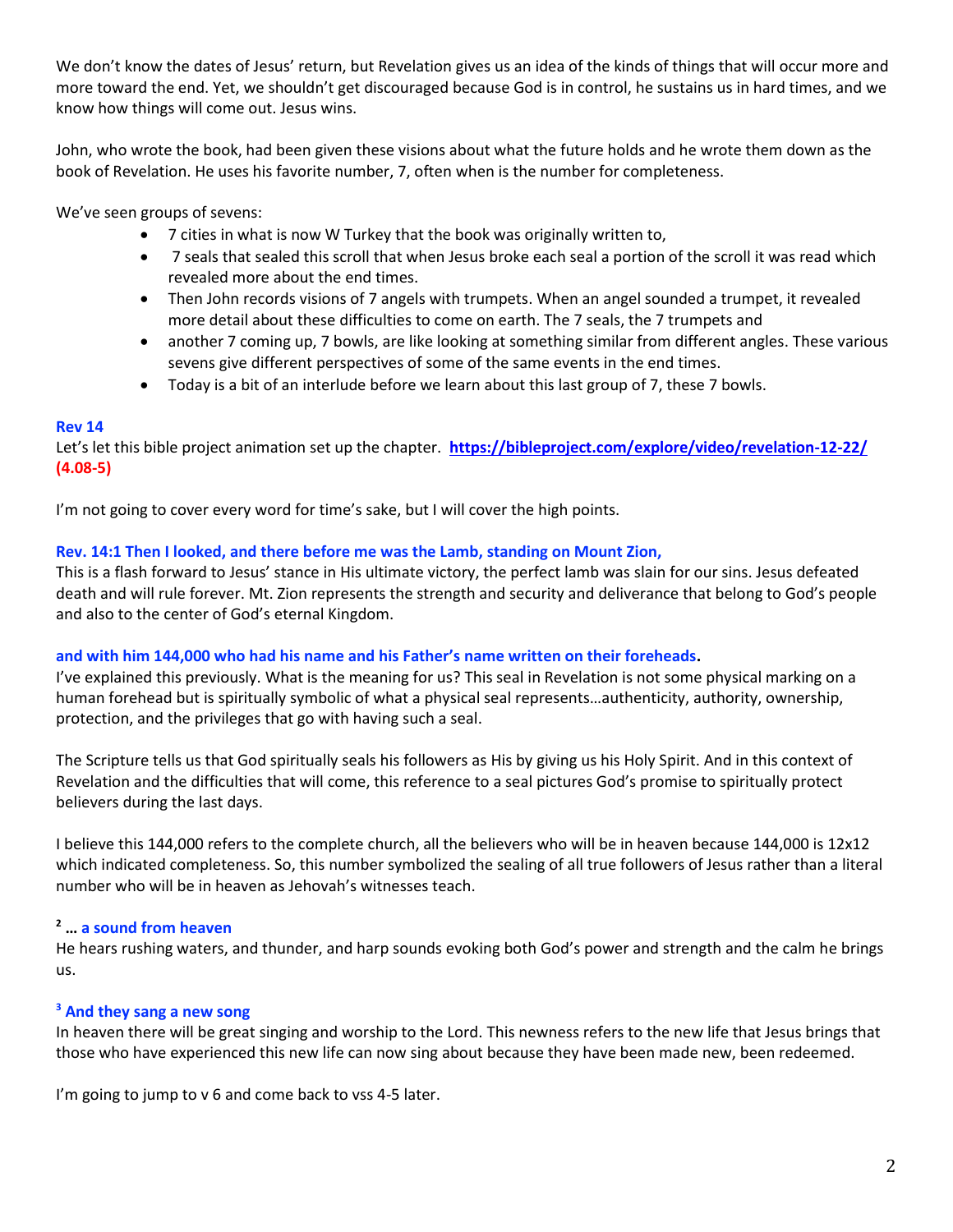### **<sup>6</sup>Then I saw another angel …**

This angle announces to the whole world that there is still hope and time to repent. People still have time to fear God, give him the respect due him by repentance and faith.

One of the signs that the end has come is that the whole world, all nations and races and languages and people will have an opportunity to have heard the gospel

*Matthew 24:14 And this gospel of the kingdom will be preached in the whole world as a testimony to all nations, and then the end will come.*

### **<sup>8</sup> A second angel followed and said, "Fallen! Fallen is Babylon the Great, …**

This angel announces what will happen to those who reject Christ.

Babylon symbolically represents the anti-Christian worldview, governments, and religious systems that all will absolutely and ultimately collapse and fall. These world systems have led people astray by their immorality, idolatry, and rebellion.

He also may be referring to the downfall of Rome that persecuted the Christians.

Unfortunately, many are and will be so preoccupied with other things that they don't heed these warnings. Then another angel appears in this vision to further explain the judgement against those who reject God.

## **<sup>9</sup> A third angel…If anyone worships the beast…He will be tormented … for ever and ever. There is no rest day or night for those who worship the beast and his image, or for anyone who receives the mark of his name."**

He says the reason some will experience God's eternal judgement is because they worship the beast, that is, they have accepted the anti-Christian world's view of things and rejected God as a result. Their destination will be a real place the bible calls hell.

He says that there will be no rest for those in hell but rest for those in heaven. Hell is pictured here as a place of no rest, the horrible smell of sulfur, desolation, a place of eternal torment. Hell is most definitely not the most desired topic to discuss around coffee. But one scholar said this about what the great apologist CS Lewis said about hell.

*C. S. Lewis acknowledges that hell is a detestable doctrine that he would willingly remove from Christianity if it were in his power. But, as he goes on to point out, the question is not whether it is detestable but whether it is true. We must recognize that the reality of hell has the full support of Scripture and of our Lord's own teaching. Indeed, it has always been held by Christians and has the support of reason.*

Hell is a sobering reality.

## **<sup>12</sup> This calls for patient endurance on the part of the saints who obey God's commandments and remain faithful to Jesus.**

This is the last of seven times "patient endurance" occurs in Revelation. So, it's pretty important. Why? Because we need to be reminded that our troubles are only temporary. If we keep our eyes on Him in these turbulent times, we will remain faithful to Jesus.

He next interjects an important thought for us to remember about death. Another topic not very popular around coffee is the subject of death.

# **<sup>13</sup> Then I heard a voice from heaven say, "Write: Blessed are the dead who die in the Lord from now on." "Yes," says the Spirit, "they will rest from their labor, for their deeds will follow them."**

Labor here means to labor to the point of weariness and even pain. It means diligent and difficult work here on earth. And after this life, we are promised heaven. Heaven is not a place where we won't work and do stuff but it will be a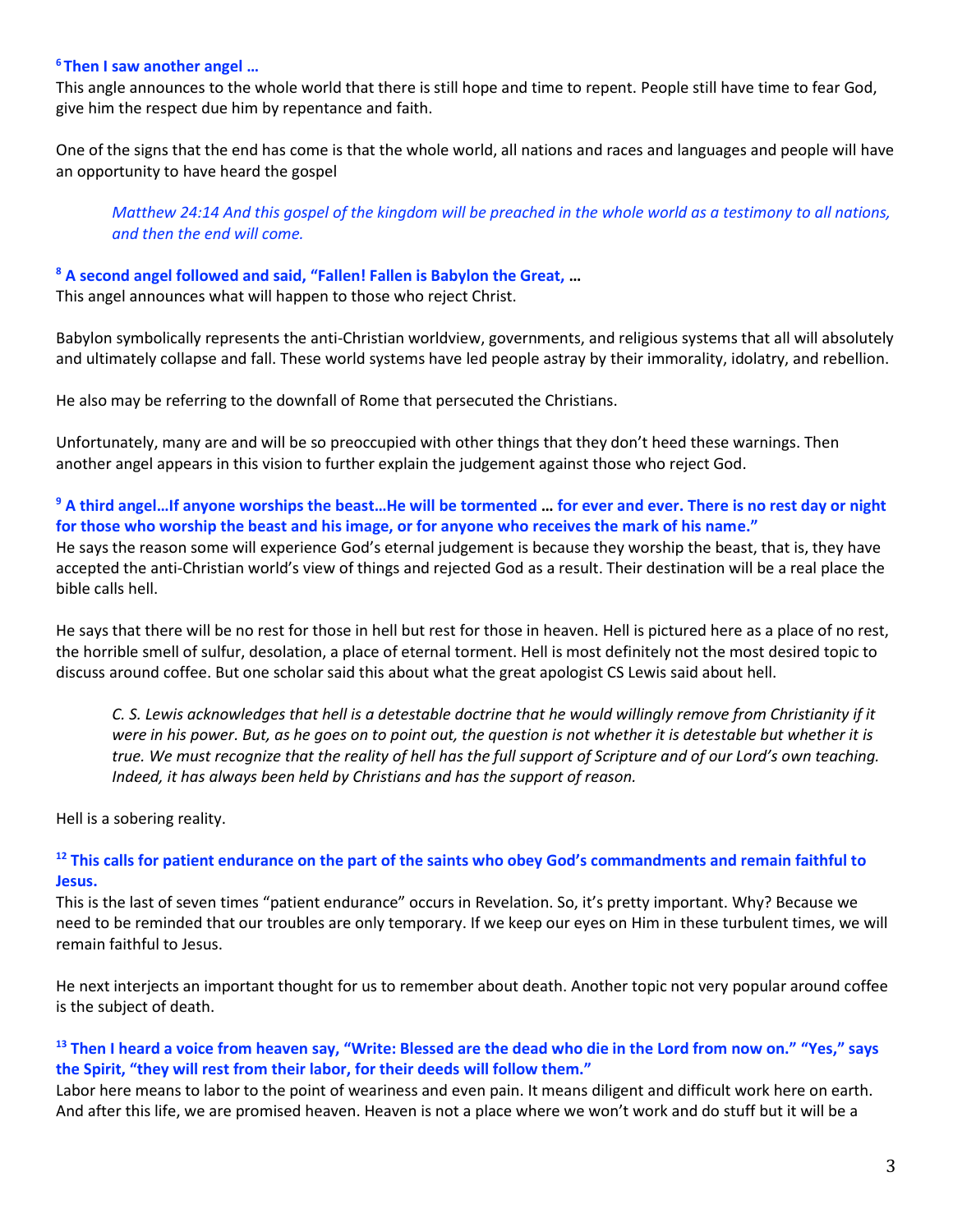place where will work joyously but with no pain, whether physical or emotional or relational. It will be joyful, restful work serving and worshipping Jesus. He's implying a special kind of blessing upon those who die for their faith.

What does *their deeds follow them* mean? A few weeks ago we talked about rewards and that our works done here on earth, while they don't gain salvation, do show our love for God and will results in God's rewards. Our deeds will follow us in that we will receive great rewards in heaven for our good deeds done on earth.

Next we see more angels in the vision.



One was seated on a cloud and had a sickle in his hand. Sickles are used to harvest produce like grain and fruit.

A second angel appears and tells the first to harvest the grain.

A third appears foretelling the final judgment and harvests.

The grain harvest represents Jesus calling his followers to Himself. And the grape harvest represents those who have rejected God and will spend eternity apart from him. The wine grapes represent humanity's intoxication with evil.



In the last verse of this chapter the devastation in the end times is so great that there will literally be a bloodbath of humanity due to its evil.

I want to give a visual that captures the core of this passage and how we can apply it. It's based on the title and I call it the Big Y, a fork in the road that represents an ultimate choice everybody makes that has eternal implications.

Here is the Big Y.

Every person decides if they will or won't follow Jesus. It is the ultimate most important choice a person must make, me as god of my life or Jesus as God of my life. Joshua, the great OT hero said this.

*Joshua 24 <sup>15</sup> But if serving the LORD seems undesirable to you, then choose for yourselves this day whom you will serve, …. But as for me and my household, we will serve the LORD."*

Above this line represents eternity and below this line represents life on earth.



John pictures the eternal result of whom we choose to lead our lives and follow with two images, grain and grapes. Two angels were pictured with a sickle and gathering two different kinds of produce.



The **grain** refers to those who have taken this path, chosen Jesus, which will lead to an eternal destination in heaven, eternal joy, an eternity with God with perfect joy, meaningful relationships with others in heaven, with Jesus forever, and devoid of all pain, suffering, and disappointment.

The **grapes**, however, refer to those who have taken this path, rejecting Jesus which leads to an eternal destination in hell, a destination of eternal judgment devoid of God, relationship, love, happiness, an eternity of regret of what might have been.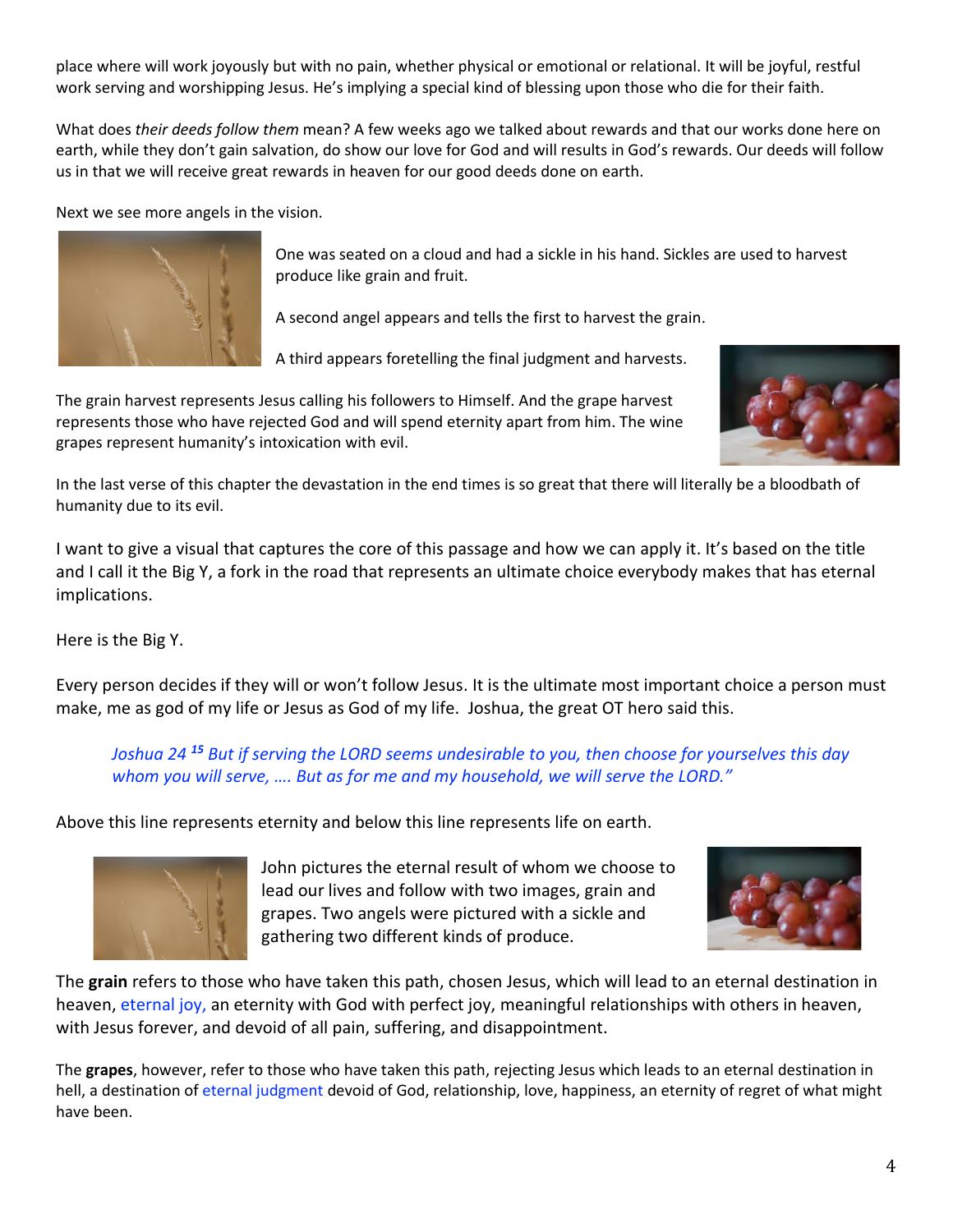I said I'm come back to a couple of verses because here we find these principles.

<sup>4</sup> These are those who did not defile themselves with women, for they kept themselves **pure**. They **follow** the Lamb wherever he goes. They were purchased from among men and offered as **firstfruits** to God and the Lamb. <sup>5</sup> **No lie** was found in their mouths; they are blameless.

This passage also shows us 4 principles that should guide the little y's of life what you do between now and eternity. At the end of each of these principles I have added, "to the very end" because v13 said **Blessed are the dead who die in the Lord from now on.**

To die in the Lord means that you are faithful to the very end.

## **Four principles should guide the little Y's of life.**

## **Principle 1: Follow the Lamb, to the very end.**



In verse 4 he records the simple statement: *They follow the Lamb*. For some believers, following the Lamb to the end means martyrdom. This phrase is probably the simplest definition of a Christian, one who follows the Lamb, Jesus. At the core of our hearts should be this simple response when someone asks us what's most important in our life, it should be, "I follow Jesus."

These next three give some specifics to following the Lamb.

#### **Principle 2: Give Jesus your best, to the very end.**



He uses the word first fruits. This is not a common idea or word in our culture but it was in theirs. In the OT times, when farmers would harvest their crops, the first part went to the temple for the costs to run the temple and income for the priests and Levites to live on since they did not have land to grow crops for income. That world was primarily an agriculturally based economy. The priests and Levites needed to focus on temple work.

Firstfruits indicated that the entire crop was fully dedicated to God and firstfruits was the first and best of their crops. Firstfruits of the crop was considered holy. It was dedicated to God and not to be used for ordinary secular uses.

That's probably a good practice for how we should do our giving and tithing, that we give to God the first of our income which reminds us that everything else is really His as well. This reminds us that Jesus should get our best, not our leftovers.

On a different level, in the universal Church believers are seen as a kind of firstfruits. They belong to God and because of that they should live blameless, truth filled and truth directed lives, which brings us to the next two principles.

#### **Principle 3: Love truth, to the very end.**



In verse v5 he wrote that, *No lie was found in their mouths, they are blameless.*

This is a common teaching in Scripture, blameless living, not perfect, but with a disposition toward holy and blameless living.

The Psalmist said, 'Happy are those in whose spirit there is no deceit' (blameless) (Psalm 32:2).

Isaiah prophesied about Jesus that 'there was no deceit in his mouth' (Isaiah 53:9).

Zephaniah said of God's people: 'Nor shall a deceitful tongue be found in their mouths' (Zephaniah 3:13).